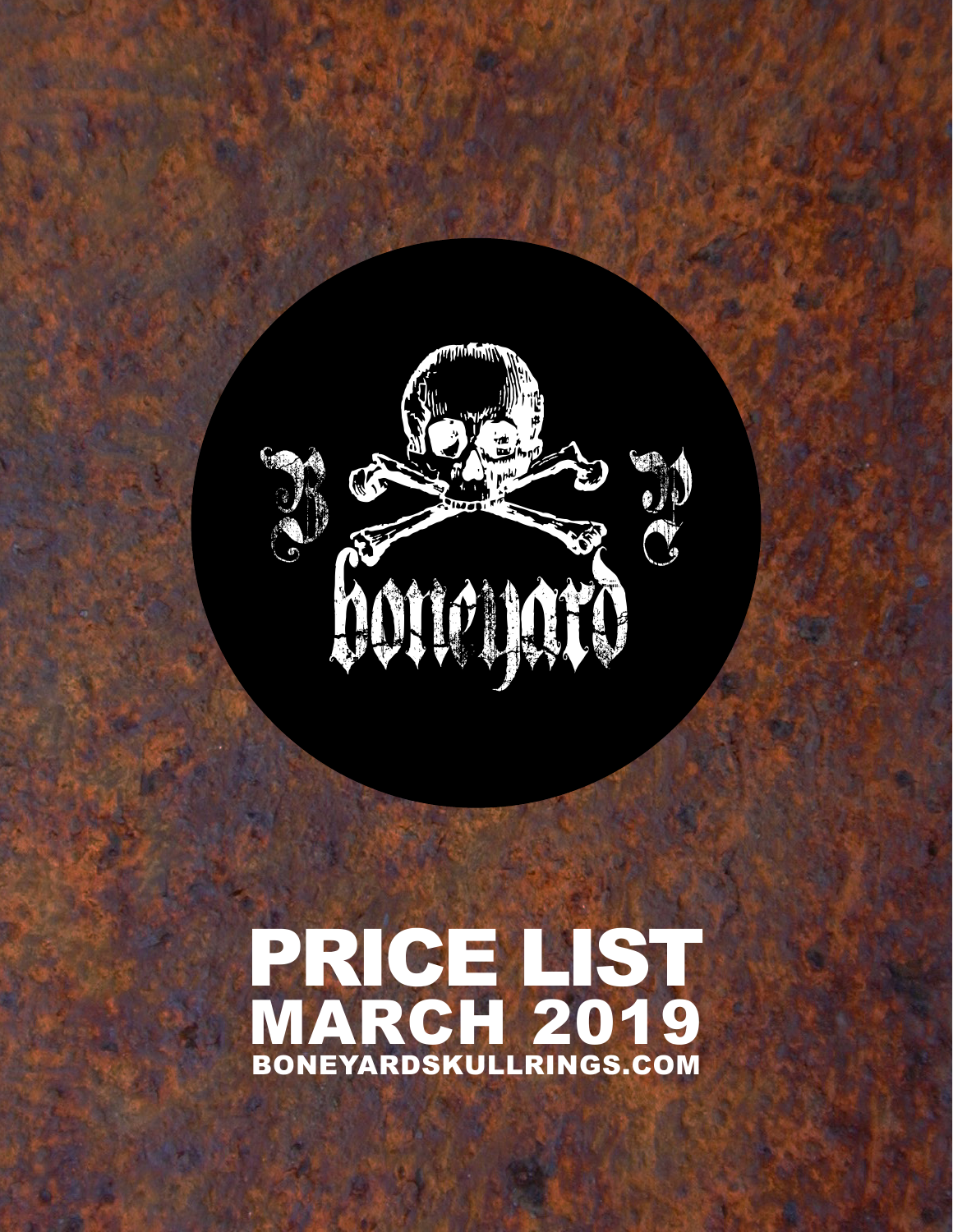

#### WRIST

| <b>SKULLS</b>                  | \$700 |
|--------------------------------|-------|
| <b>SKULLS 'N' ONYX</b>         | \$495 |
| SKULLS, ONYX, VULCANIZED GLASS | \$395 |
| <b>HOPE 'N' ANCHOR</b>         | \$325 |

### MEDALLIONS

| <b>SKULL 'N' BONES</b>        | \$240 |
|-------------------------------|-------|
| <b>SKULL 'N' SHIELD</b>       | \$225 |
| <b>SKULL 'N' BONES BAUBLE</b> | \$250 |
| <b>JESTER</b>                 | \$225 |
| <b>KILLING JOKE</b>           | \$225 |
|                               |       |

OCTOPUS \$400 **SMALL OCTOPUS** \$225 **MERMAID** \$250

- \$250 SKULL 'N' BONES CAMEO \$275 SKULL 'N' BONES FLAG
	- **MJOLNIR** \$465

#### DRUM KEYS

\$85 RUDIMENT

- **PARADOX** \$125
- PARAGON \$155

KJ40 LIMITED EDITIONS

- **SONG AND DANCE** \$475
	- **EMPIRE SONG \$525**

### FINGER

| <b>SKULL 'N' SHIELD</b>           | \$500 |
|-----------------------------------|-------|
| <b>FRACTUS</b>                    | \$375 |
| <b>JESTER</b>                     | \$465 |
| <b>JAWLESS SKULL</b>              | \$465 |
| <b>OCTOPUS</b>                    | \$465 |
| <b>MERMAID</b>                    | \$485 |
| <b>SKULL 'N' BONES</b>            | \$560 |
| <b>DEATH IS KING</b>              | \$425 |
| <b>GNARLYBONES</b>                | \$440 |
| <b>SKULL 'N' BONES BAND</b>       | \$325 |
| <b>KJ COMMUNARD</b>               | \$315 |
| <b>KJ SERPENT GATHERERS</b>       | \$300 |
| <b>KJ SIGNET</b>                  | \$500 |
| <b>JUGGERNAUT</b>                 | \$440 |
| <b>MEMENTO SIGNET</b>             | \$425 |
| <b>BOSUN SKULL 'N' BONES BAND</b> | \$240 |
| <b>DEAD AHEAD SIGNET</b>          | \$425 |
| <b>HERMES</b>                     | \$525 |
| <b>DEVIL MAY CARE</b>             | \$415 |
| <b>PORPHYRION</b>                 | \$550 |
| <b>RELIC</b>                      | \$415 |
| <b>SATURNUS</b>                   | \$415 |
| <b>JUPITER</b>                    | \$500 |